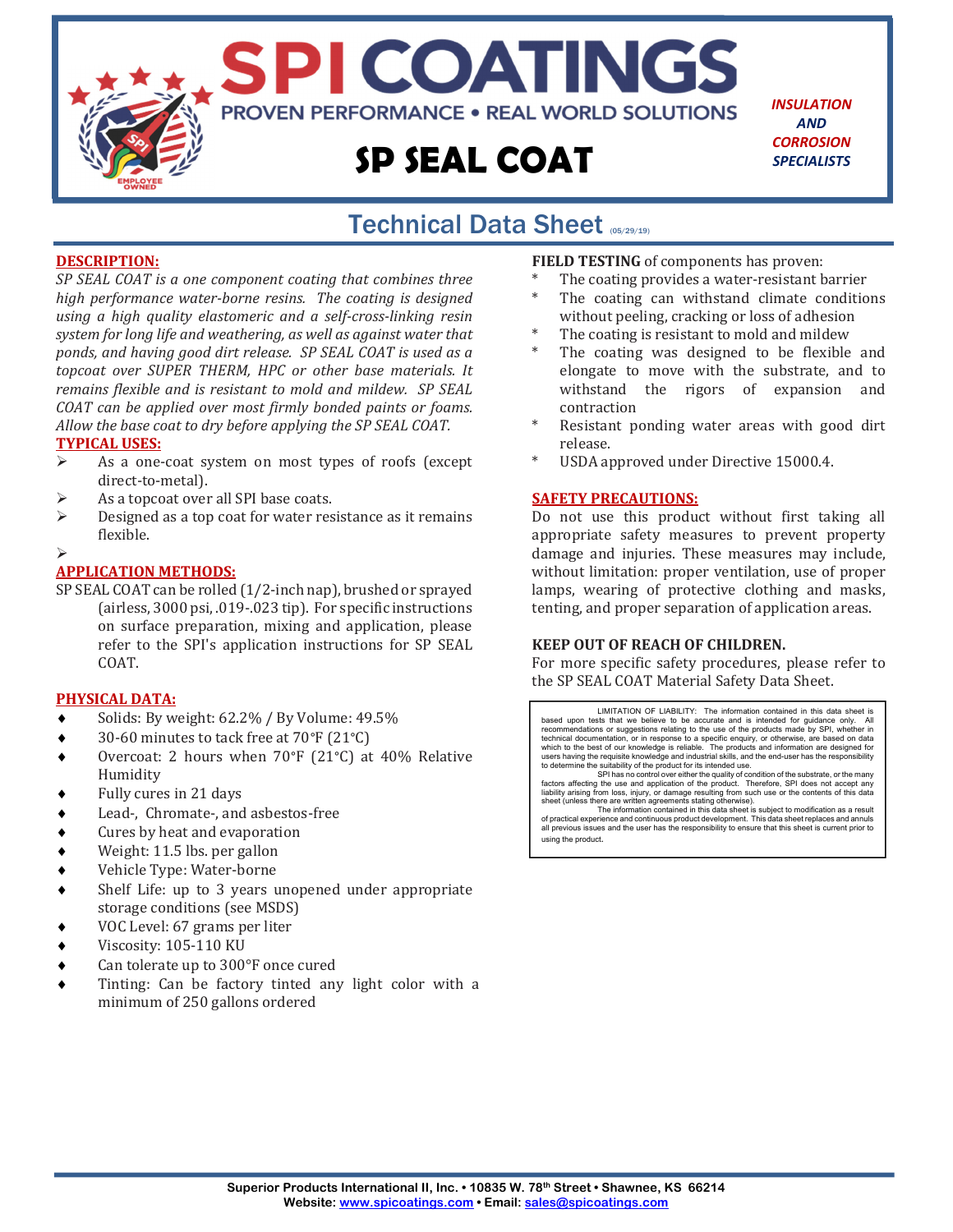

## Application Instructions (01/23/19)

*SP SEAL COAT is a one component coating that combines high performance acrylics in a water‐borne formulation. The coating is designed using a high quality elastomeric and self‐ cross‐linking resin system for long life and weathering, as well as against water that ponds, and having good dirt release. SP SEAL COAT is used as a topcoat over all SPI base coats. It remains flexible and is resistant to mold and mildew. SP SEAL COAT can be applied over most firmly bonded paints or foams.* 

#### **SURFACE PREPARATION**

New construction (metal, concrete, masonry and wood): 1) Power wash surface (3,500 psi) using a cleaner to remove dirt, oil, tar, salts, grease and film.

2) Surface must be completely dry.

Previously coated (metal, concrete, masonry and wood):

1) Power wash surface (3,500 psi) to remove loose or flaking paint, rust stains, and to clean the surface of dirt, oil, tar, grease and film.

2) Be sure surface is dry before applying.

3) Apply SP Seal Coat directly over existing coatings or surfaces except metal. Prime bare metal

4) If existing coating surface has a gloss finish, gloss must be removed before SP Seal Coat is applied.

NOTE: If pack rust, scale or bright glossy surfaces exist, they must be removed by power tool or needle gun. Once removed, begin with step 1 (power wash). If surface has flash rusting, prime with RUST GRIP, then overcoat with SP SEAL COAT.

#### **MIXING**

1) SP Seal Coat should be mixed by hand or drill for two minutes and then applied.

NOTE: Once a container is opened and not fully used, snap the lid back in place and the product can be utilized at a future date (the lid must be firmly in place).

#### **APPLICATION**

- SP SEAL COAT can be applied by brush, roller or spray:
- 1) If application is by brush, use a soft or medium bristle brush. It will take two coats to achieve the desired mil thickness when using a brush.
- 2) If application is by roller, use a 3/8-inch nap roller. It will take two coats to achieve the desired thickness when using a roller.
- 3) If application is by spray, use a standard airless sprayer (3,000 psi or less) with a carbon steel or titanium tip sized .019-.023 (all filters should be removed from the sprayer prior to application).
- 4) Normally, SP Seal Coat will be applied at 12 mils wet. Before beginning application, confirm the job specifications.
- 5) If SP Seal Coat is going to be applied to greater thickness it should be applied in multiple coats no more than 16 mils wet/8.0 mils dry, each coat to prevent cracking at the surface.
- 6) Bare metal surfaces must be primed and free of rust.

#### **MINIMUM SPREAD RATES**

Film Thickness: All substrates - 12 mils wet/6 mils dry

NOTE: If application is by brush or roller, two coats may be required to achieve to the desired thickness. Apply at 130 sq.ft./gallon (12mils wet/6 mils dry).

#### **CURE TIME**

- 1) One hour to touch at 70°F.
- 2) Over-coating window begins at four hours at 70°F. or higher.
- 3) Fully cures in 21 days.

#### **TEMPERATURE**

- 1) Apply between 50°F. and 100°F.
- 2) Store between 50°F. and 100°F.

#### **CLEAN-UP OF EQUIPMENT**

- 1) After completion, spray systems should be cleaned with soap and water.
- 2) After completion, brushes and rollers can be cleaned with soap and water, stored and reused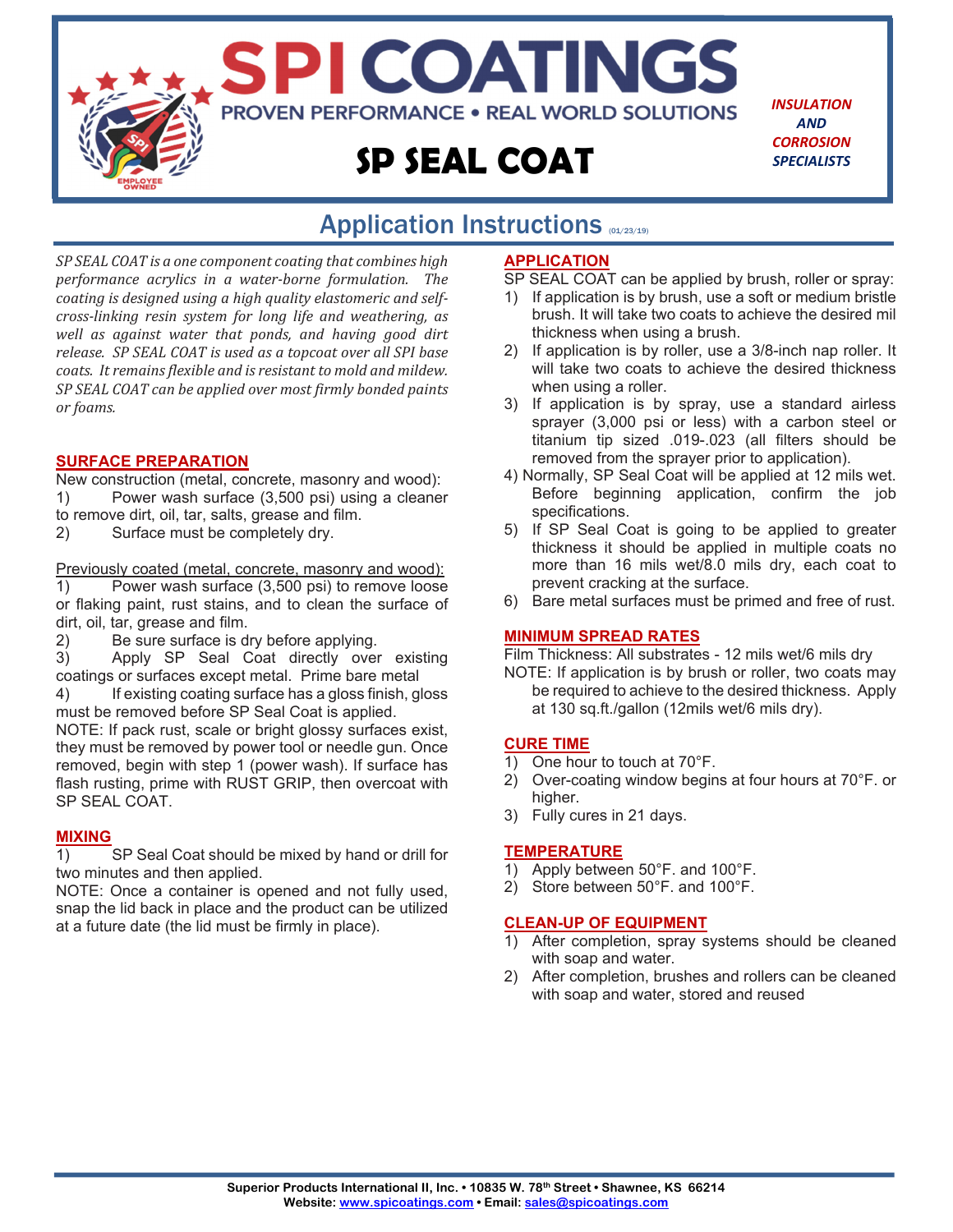# **SAFETY DATA SHEET** (SUN/11/00)

### **SECTION I - IDENTIFICATION OF THE PRODUCT AND THE COMPANY**:

PRODUCT NAME: SP SEAL COAT

### GHS PRODUCT IDENTIFIED: Global Harmonized System #3209.10.0000

CHEMICAL TYPE: Waterbased coating

MANUFACTURER: Superior Products International II, Inc.

ADDRESS: 10835 W. 78th St., Shawnee, KS 66214 USA

PRODUCT USE: Topcoat over Super Therm in low slope roofing applications EMERGENCY TELEPHONE NUMBER:800/424-9300; 202/483-7616

### **SECTION II - HAZARD IDENTIFICATION**:

This product is water-based and not classified as dangerous for supply or conveyance. The ingredients are water-reduceable. This product has been analyzed for use in and around food manufacturing and found to be safe for use on non-contact surfaces. No toxics or toxic off-gassing is present.

### **SECTION III - HAZARDOUS INGREDIENTS**:

Texanol - 0.5-1.5% (CAS #25265-77-4) Mica - 1.5-3% (CAS #12001-26-2)

### **SECTION IV - FIRST AID MEASURES**:

EYES: Flush with water for at least 15 minutes; consult physician if irritation continues.

INGESTION: Do not induce vomiting. Drink 1-2 glasses milk/water. Seek medical attention according to amount of product ingested.

SKIN: Wash with mild soap and water.

INHALATION: Remove to fresh air.

### **SECTION V - FIREFIGHTING MEASURES**:

CONDITIONS OF FLAMMABILITY: Not flammable, water-based product HAZARDOUS COMBUSTION PRODUCTS: Carbon monoxide, methacrylate and other

noxious gases

AUTOIGNITION TEMP.: NAP MINIMUM IGNITION ENERGY: NAV

FLAMMABLE LIMITS: (Lower) NAP% (Upper) NAP% FIRE POINT: NAP FLASH POINT & METHOD: NAP SENSITIVITY TO MECHANICAL IMPACT? No

SENSITIVITY TO STATIC DISCHARGE? No

SPECIAL PROCEDURES: Firefighters should wear full-body protection & SCBA MEANS OF EXTINCTION: Water, water fog, dry chemical, foam or C02

### **SECTION VI - ACCIDENTAL RELEASE MEASURES**:

Use kitty litter, sand or other to control spread and absorb liquid.

### **SECTION VII - HANDLING AND STORAGE**:

STORAGE REQUIREMENTS: Keep from freezing. Store below 50C. degrees. Keep container closed tightly to prevent drying out.

HANDLING PROCEDURES/EQUIPMENT: Treat as paint product. Use ventilation and protective equipment to suit conditions of use. Use soap and water for clean-up.

### **SECTION VIII - EXPOSURE CONTROLS AND PERSONAL PROTECTION**:

PERSONAL PROTECTIVE EQUIPMENT: Avoid inhalation of liquid when applying. Use particulate respirator.

ENGINEERING CONTROLS: Use mechanical ventilationto control aerosol or mist if prouct is sprayed.

 $NAP = Not Applicable$   $NAV = Not Available$ 

pg 1 of 2